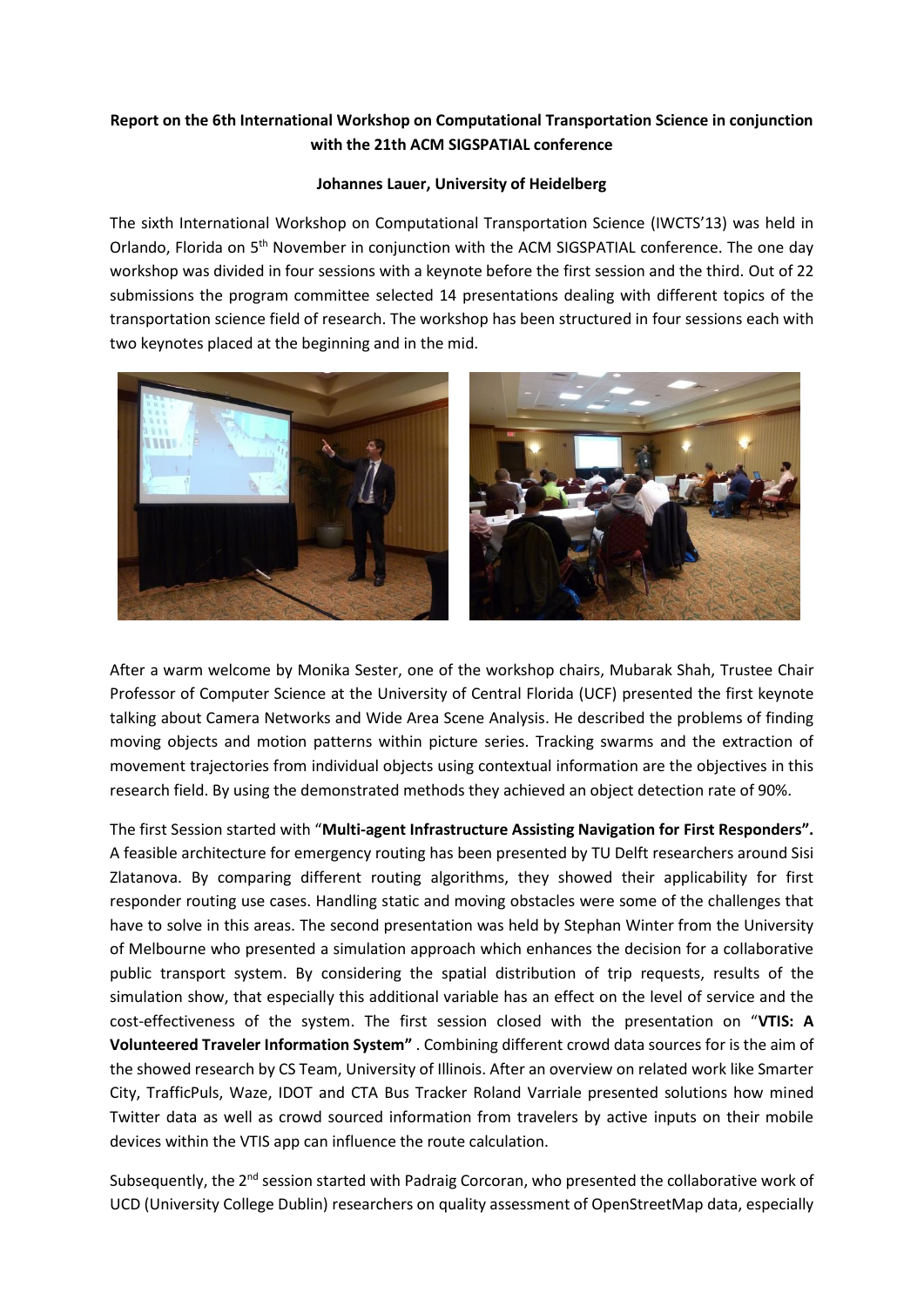on road networks generated from volunteers. In their contribution they developed a multi-granular graph based representation for street networks which allows a better and easier quality assessment of VGI road data. In his 1<sup>st</sup> presentation within the workshop "**Optimizing Landmark-Based Routing and Preprocessing**", Alexandros Efentakis and Dieter Pfoser optimized a landmark based routing using the ALT (A\* + Landmarks + Triangle equality). By improving the preprocessing time and the query phase they made the algorithm feasible for nearly real-time routing services. To get a better data set for pedestrian navigation the collaborative work of Yirci et al. demonstrate a new approach for pedestrian network generation by using computational geometry and graph theory methods on vector data sets. With this approach they are able to build up a hierarchical object model by spatial partitioning. Using a centerline technique creates a topological graph for pedestrian routing. "**Modality Classification Method Based on the Model of Vibration Generation while Vehicles are Running"** was the topic of the last presentation of session two. From the Hitachi central research lab Ohashi et al. have developed a classification method for transport modes. The team made use of the popular acceleration sensors within smartphones and obtained an accuracy of over 80% for the distinction between cars and motorbikes.

After lunch time, Paul Torrens from the Department of Geographical Sciences and Institute for Advanced Computer Studies, Univ. Maryland, held the second keynote. He showed how evacuation and disaster simulation can be improved by using real data. Getting the knowledge on a scenario he created models by using tracking data of real scenarios. To show the results of the simulation, he connected an impressive animation framework which shows the results in a very convincing way. Especially the natural motion of the agents made the simulation very realistic.

Analysis of trajectories and sensor data has been one focus of the 3rd session. Starting with **"Processing Crowd Sourced Sensor Data – From Data Acquisition to Application"**, Johannes Lauer, Nicolas Billen and Alexander Zipf of the Heidelberg GIScience chair implemented a workflow sensor data acquisition mainly from smartphones. The architecture is also able to process sensor data from further connected sensor systems. As a first application the processing of smartphone acceleration sensor data for mapping purposes has been implemented. The result is a classification of normalized acceleration data for OpenStreetMap road surface tags. "**Incremental Frequent Route Based Trajectory Prediction"** was the title of the 2nd paper. Győző Gidófalfi presented in detail the fundament of Anja Bachmann et al. work. They proposed IncCCFR as a new, incremental approach for incremental frequent route based trajectory prediction. As evaluation data set they used the samples of taxi GPS positions within Wuhan, China. An analysis of Traffic collision data has been given in "**Discovering Spatial Co-Clustering Patterns in Traffic Collision Data"** where Mario A. Nascimento presented the work of the University of Alberta and the Office of Traffic Safety, Edmonton. They developed the concept of Spatial Co-Clustering Pattern (SCCP) to combine non spatial attribute value pairs with the spatial clustering of traffic collisions. Using real data provided by the city of Edmonton their approach allows a better explanation of certain hot spots. The  $4<sup>th</sup>$  presentation on "**Efficient Wayfinding in Complex Environments: Derivation of a continuous space shortest Path**" closed the last but one session. An efficient wayfinding approach has been presented by Inso Hong from the GeoDa Center, Arizona State University. They improved their previously developed convex path approach by considering only the relevant subset of obstacles. Hence they are able to improve the computation time and the obstacle detection.

The final session of the workshop comprised work on traffic analysis, location quality prediction and fleet management. Gautam S. Thakur from Oak Ridge National Laboratory demonstrated how